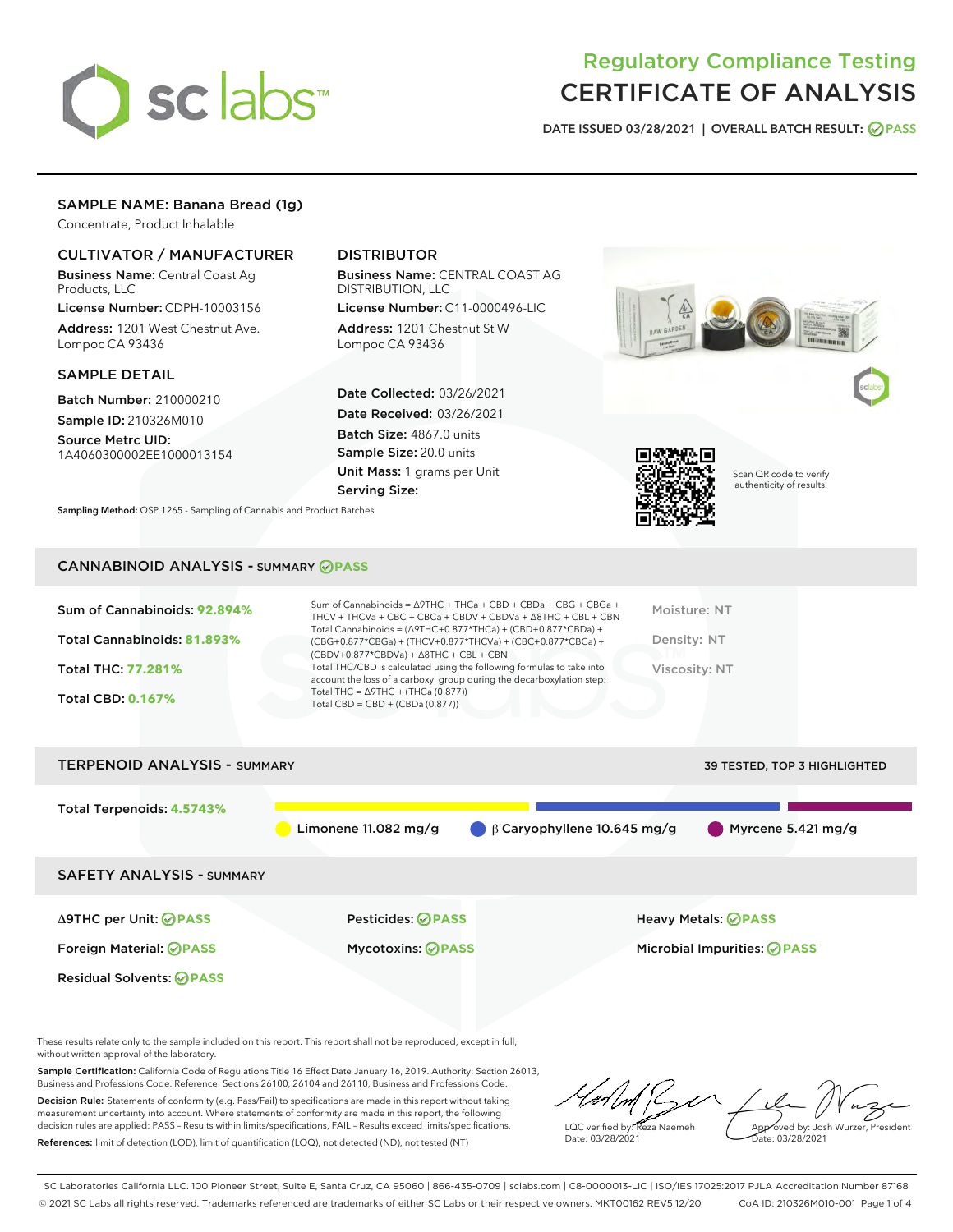



BANANA BREAD (1G) | DATE ISSUED 03/28/2021 | OVERALL BATCH RESULT: @ PASS

## CANNABINOID TEST RESULTS - 03/27/2021 2 PASS

Tested by high-performance liquid chromatography with diode-array detection (HPLC-DAD). **Method:** QSP 1157 - Analysis of Cannabinoids by HPLC-DAD

#### TOTAL CANNABINOIDS: **81.893%**

Total Cannabinoids (Total THC) + (Total CBD) + (Total CBG) + (Total THCV) + (Total CBC) + (Total CBDV) + ∆8THC + CBL + CBN

TOTAL THC: **77.281%** Total THC (∆9THC+0.877\*THCa)

TOTAL CBD: **0.167%**

Total CBD (CBD+0.877\*CBDa)

TOTAL CBG: 3.41% Total CBG (CBG+0.877\*CBGa)

TOTAL THCV: 0.495% Total THCV (THCV+0.877\*THCVa)

TOTAL CBC: 0.54% Total CBC (CBC+0.877\*CBCa)

TOTAL CBDV: ND Total CBDV (CBDV+0.877\*CBDVa)

| <b>COMPOUND</b> | LOD/LOQ<br>(mg/g)          | <b>MEASUREMENT</b><br><b>UNCERTAINTY</b><br>(mg/g) | <b>RESULT</b><br>(mg/g) | <b>RESULT</b><br>(%) |
|-----------------|----------------------------|----------------------------------------------------|-------------------------|----------------------|
| <b>THCa</b>     | 0.05/0.14                  | ±21.732                                            | 845.60                  | 84.560               |
| <b>CBGa</b>     | 0.1/0.2                    | ±1.85                                              | 35.4                    | 3.54                 |
| <b>A9THC</b>    | 0.06 / 0.26                | ±1.074                                             | 31.22                   | 3.122                |
| <b>CBCa</b>     | 0.07 / 0.28                | ±0.301                                             | 6.16                    | 0.616                |
| <b>THCVa</b>    | 0.07/0.20                  | ±0.269                                             | 5.64                    | 0.564                |
| <b>CBG</b>      | 0.06/0.19                  | ±0.119                                             | 3.02                    | 0.302                |
| <b>CBDa</b>     | 0.02/0.19                  | ±0.055                                             | 1.90                    | 0.190                |
| A8THC           | 0.1/0.4                    | N/A                                                | <b>ND</b>               | <b>ND</b>            |
| <b>THCV</b>     | 0.1 / 0.2                  | N/A                                                | <b>ND</b>               | <b>ND</b>            |
| <b>CBD</b>      | 0.07/0.29                  | N/A                                                | <b>ND</b>               | <b>ND</b>            |
| <b>CBDV</b>     | 0.04 / 0.15                | N/A                                                | <b>ND</b>               | <b>ND</b>            |
| <b>CBDVa</b>    | 0.03/0.53                  | N/A                                                | <b>ND</b>               | <b>ND</b>            |
| <b>CBL</b>      | 0.06 / 0.24                | N/A                                                | <b>ND</b>               | <b>ND</b>            |
| <b>CBN</b>      | 0.1/0.3                    | N/A                                                | <b>ND</b>               | <b>ND</b>            |
| <b>CBC</b>      | 0.2 / 0.5                  | N/A                                                | <b>ND</b>               | <b>ND</b>            |
|                 | <b>SUM OF CANNABINOIDS</b> |                                                    | 928.94 mg/g             | 92.894%              |

#### **UNIT MASS: 1 grams per Unit**

| ∆9THC per Unit                                                                            | 1120 per-package limit | 31.22 mg/unit<br><b>PASS</b> |  |  |  |
|-------------------------------------------------------------------------------------------|------------------------|------------------------------|--|--|--|
| <b>Total THC per Unit</b>                                                                 |                        | 772.81 mg/unit               |  |  |  |
| <b>CBD per Unit</b>                                                                       |                        | <b>ND</b>                    |  |  |  |
| <b>Total CBD per Unit</b>                                                                 |                        | $1.67$ mg/unit               |  |  |  |
| Sum of Cannabinoids<br>per Unit                                                           |                        | 928.94 mg/unit               |  |  |  |
| <b>Total Cannabinoids</b><br>per Unit                                                     |                        | 818.93 mg/unit               |  |  |  |
| <b>MOISTURE TEST RESULT</b><br><b>DENSITY TEST RESULT</b><br><b>VISCOSITY TEST RESULT</b> |                        |                              |  |  |  |

Not Tested

Not Tested

Not Tested

#### TERPENOID TEST RESULTS - 03/28/2021

Terpene analysis utilizing gas chromatography-flame ionization detection (GC-FID). **Method:** QSP 1192 - Analysis of Terpenoids by GC-FID

| <b>COMPOUND</b>         | LOD/LOQ<br>(mg/g) | <b>MEASUREMENT</b><br><b>UNCERTAINTY</b><br>(mg/g) | <b>RESULT</b><br>(mg/g)                         | <b>RESULT</b><br>$(\%)$ |
|-------------------------|-------------------|----------------------------------------------------|-------------------------------------------------|-------------------------|
| Limonene                | 0.005 / 0.016     | ±0.1585                                            | 11.082                                          | 1.1082                  |
| $\beta$ Caryophyllene   | 0.004 / 0.012     | ±0.3790                                            | 10.645                                          | 1.0645                  |
| <b>Myrcene</b>          | 0.008 / 0.025     | ±0.0699                                            | 5.421                                           | 0.5421                  |
| $\alpha$ Humulene       | 0.009 / 0.029     | ±0.1243                                            | 3.873                                           | 0.3873                  |
| Terpinolene             | 0.008 / 0.026     | ±0.0492                                            | 2.402                                           | 0.2402                  |
| trans-ß-Farnesene       | 0.008 / 0.025     | ±0.0617                                            | 1.738                                           | 0.1738                  |
| <b>Terpineol</b>        | 0.016 / 0.055     | ±0.0958                                            | 1.560                                           | 0.1560                  |
| $\beta$ Pinene          | 0.004 / 0.014     | ±0.0153                                            | 1.330                                           | 0.1330                  |
| Fenchol                 | 0.010 / 0.034     | ±0.0492                                            | 1.272                                           | 0.1272                  |
| Linalool                | 0.009 / 0.032     | ±0.0466                                            | 1.225                                           | 0.1225                  |
| Ocimene                 | 0.011 / 0.038     | ±0.0355                                            | 1.106                                           | 0.1106                  |
| $\alpha$ Pinene         | 0.005 / 0.017     | ±0.0082                                            | 0.949                                           | 0.0949                  |
| Guaiol                  | 0.009 / 0.030     | ±0.0338                                            | 0.716                                           | 0.0716                  |
| $\alpha$ Bisabolol      | 0.008 / 0.026     | ±0.0249                                            | 0.466                                           | 0.0466                  |
| <b>Nerolidol</b>        | 0.009 / 0.028     | ±0.0250                                            | 0.397                                           | 0.0397                  |
| Caryophyllene<br>Oxide  | 0.010 / 0.033     | ±0.0158                                            | 0.344                                           | 0.0344                  |
| <b>Borneol</b>          | 0.005 / 0.016     | ±0.0130                                            | 0.310                                           | 0.0310                  |
| Valencene               | 0.009 / 0.030     | ±0.0191                                            | 0.277                                           | 0.0277                  |
| Fenchone                | 0.009 / 0.028     | ±0.0048                                            | 0.164                                           | 0.0164                  |
| Camphene                | 0.005 / 0.015     | ±0.0018                                            | 0.154                                           | 0.0154                  |
| $\alpha$ Terpinene      | 0.005 / 0.017     | ±0.0009                                            | 0.062                                           | 0.0062                  |
| $\alpha$ Phellandrene   | 0.006 / 0.020     | ±0.0008                                            | 0.061                                           | 0.0061                  |
| $\gamma$ Terpinene      | 0.006 / 0.018     | ±0.0010                                            | 0.060                                           | 0.0060                  |
| Sabinene Hydrate        | 0.006 / 0.022     | ±0.0020                                            | 0.052                                           | 0.0052                  |
| 3 Carene                | 0.005 / 0.018     | ±0.0005                                            | 0.036                                           | 0.0036                  |
| Sabinene                | 0.004 / 0.014     | ±0.0003                                            | 0.029                                           | 0.0029                  |
| Citronellol             | 0.003 / 0.010     | ±0.0006                                            | 0.012                                           | 0.0012                  |
| Nerol                   | 0.003 / 0.011     | N/A                                                | <loq< th=""><th><loq< th=""></loq<></th></loq<> | <loq< th=""></loq<>     |
| p-Cymene                | 0.005 / 0.016     | N/A                                                | ND                                              | <b>ND</b>               |
| Eucalyptol              | 0.006 / 0.018     | N/A                                                | <b>ND</b>                                       | <b>ND</b>               |
| (-)-Isopulegol          | 0.005 / 0.016     | N/A                                                | ND                                              | ND                      |
| Camphor                 | 0.006 / 0.019     | N/A                                                | <b>ND</b>                                       | <b>ND</b>               |
| Isoborneol              | 0.004 / 0.012     | N/A                                                | ND                                              | <b>ND</b>               |
| Menthol                 | 0.008 / 0.025     | N/A                                                | ND                                              | <b>ND</b>               |
| R-(+)-Pulegone          | 0.003 / 0.011     | N/A                                                | ND                                              | ND                      |
| Geraniol                | 0.002 / 0.007     | N/A                                                | ND                                              | ND                      |
| <b>Geranyl Acetate</b>  | 0.004 / 0.014     | N/A                                                | ND                                              | ND                      |
| $\alpha$ Cedrene        | 0.005 / 0.016     | N/A                                                | ND                                              | ND                      |
| Cedrol                  | 0.008 / 0.027     | N/A                                                | ND                                              | <b>ND</b>               |
| <b>TOTAL TERPENOIDS</b> |                   |                                                    | 45.743 mg/g                                     | 4.5743%                 |

SC Laboratories California LLC. 100 Pioneer Street, Suite E, Santa Cruz, CA 95060 | 866-435-0709 | sclabs.com | C8-0000013-LIC | ISO/IES 17025:2017 PJLA Accreditation Number 87168 © 2021 SC Labs all rights reserved. Trademarks referenced are trademarks of either SC Labs or their respective owners. MKT00162 REV5 12/20 CoA ID: 210326M010-001 Page 2 of 4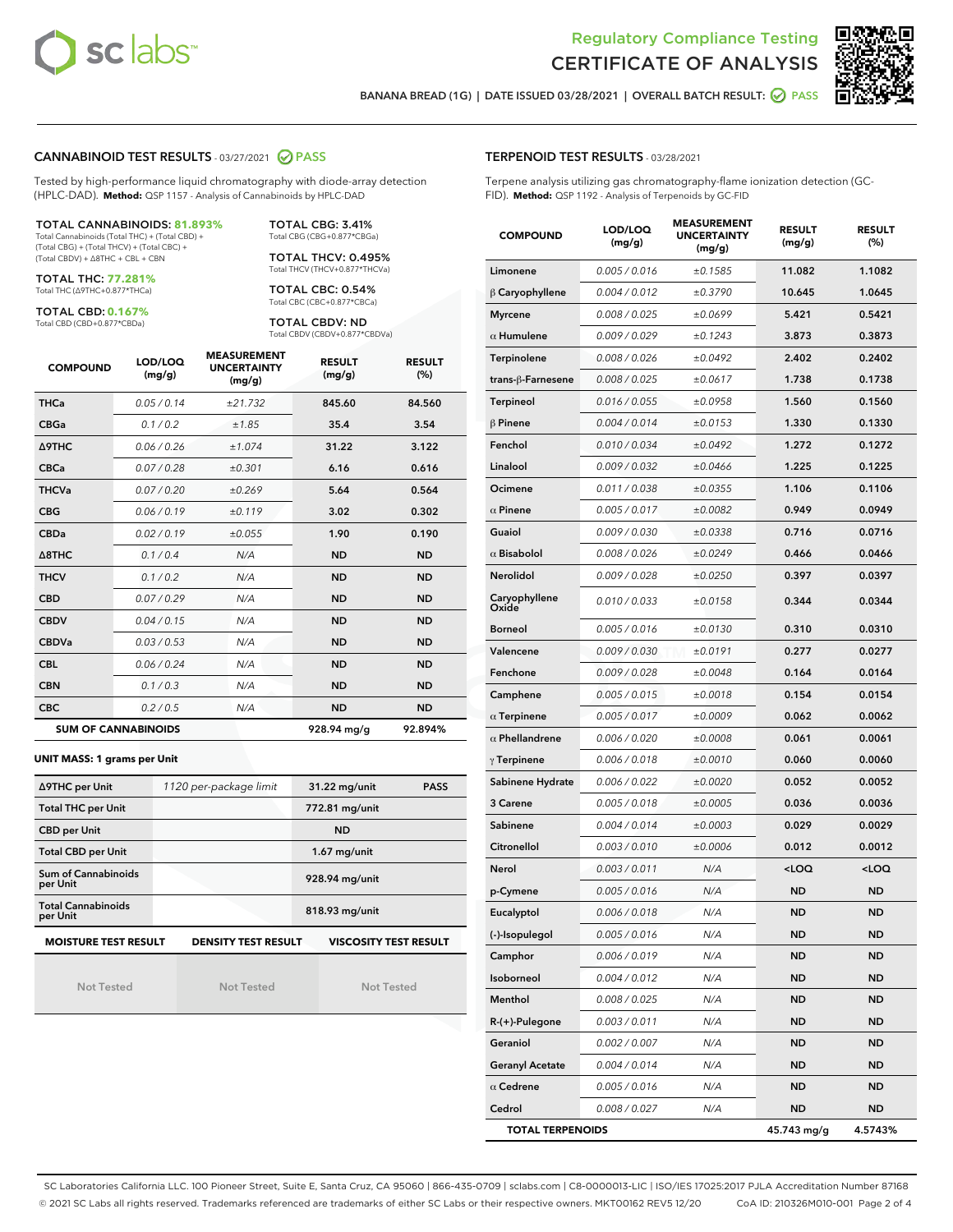



BANANA BREAD (1G) | DATE ISSUED 03/28/2021 | OVERALL BATCH RESULT: @ PASS

# CATEGORY 1 PESTICIDE TEST RESULTS - 03/28/2021 2 PASS

Pesticide and plant growth regulator analysis utilizing high-performance liquid chromatography-mass spectrometry (HPLC-MS) or gas chromatography-mass spectrometry (GC-MS). \*GC-MS utilized where indicated. **Method:** QSP 1212 - Analysis of Pesticides and Mycotoxins by LC-MS or QSP 1213 - Analysis of Pesticides by GC-MS

| <b>COMPOUND</b>             | LOD/LOQ<br>$(\mu g/g)$ | <b>ACTION</b><br><b>LIMIT</b><br>$(\mu g/g)$ | <b>MEASUREMENT</b><br><b>UNCERTAINTY</b><br>$(\mu g/g)$ | <b>RESULT</b><br>$(\mu g/g)$ | <b>RESULT</b> |
|-----------------------------|------------------------|----------------------------------------------|---------------------------------------------------------|------------------------------|---------------|
| Aldicarb                    | 0.03 / 0.08            | $\ge$ LOD                                    | N/A                                                     | <b>ND</b>                    | <b>PASS</b>   |
| Carbofuran                  | 0.02/0.05              | $>$ LOD                                      | N/A                                                     | <b>ND</b>                    | <b>PASS</b>   |
| Chlordane*                  | 0.03 / 0.08            | $\ge$ LOD                                    | N/A                                                     | <b>ND</b>                    | <b>PASS</b>   |
| Chlorfenapyr*               | 0.03/0.10              | $\ge$ LOD                                    | N/A                                                     | <b>ND</b>                    | <b>PASS</b>   |
| Chlorpyrifos                | 0.02 / 0.06            | $\ge$ LOD                                    | N/A                                                     | <b>ND</b>                    | <b>PASS</b>   |
| Coumaphos                   | 0.02 / 0.07            | $\ge$ LOD                                    | N/A                                                     | <b>ND</b>                    | <b>PASS</b>   |
| <b>Daminozide</b>           | 0.02 / 0.07            | $\ge$ LOD                                    | N/A                                                     | <b>ND</b>                    | <b>PASS</b>   |
| <b>DDVP</b><br>(Dichlorvos) | 0.03/0.09              | $\ge$ LOD                                    | N/A                                                     | <b>ND</b>                    | <b>PASS</b>   |
| <b>Dimethoate</b>           | 0.03 / 0.08            | $\ge$ LOD                                    | N/A                                                     | <b>ND</b>                    | <b>PASS</b>   |
| Ethoprop(hos)               | 0.03/0.10              | $\ge$ LOD                                    | N/A                                                     | <b>ND</b>                    | <b>PASS</b>   |
| Etofenprox                  | 0.02 / 0.06            | $\ge$ LOD                                    | N/A                                                     | <b>ND</b>                    | <b>PASS</b>   |
| Fenoxycarb                  | 0.03 / 0.08            | $\ge$ LOD                                    | N/A                                                     | <b>ND</b>                    | <b>PASS</b>   |
| Fipronil                    | 0.03 / 0.08            | $>$ LOD                                      | N/A                                                     | <b>ND</b>                    | <b>PASS</b>   |
| <b>Imazalil</b>             | 0.02 / 0.06            | $\ge$ LOD                                    | N/A                                                     | <b>ND</b>                    | <b>PASS</b>   |
| <b>Methiocarb</b>           | 0.02 / 0.07            | $\ge$ LOD                                    | N/A                                                     | <b>ND</b>                    | <b>PASS</b>   |
| Methyl<br>parathion         | 0.03/0.10              | $\ge$ LOD                                    | N/A                                                     | <b>ND</b>                    | <b>PASS</b>   |
| <b>Mevinphos</b>            | 0.03/0.09              | $>$ LOD                                      | N/A                                                     | <b>ND</b>                    | <b>PASS</b>   |
| Paclobutrazol               | 0.02 / 0.05            | $\ge$ LOD                                    | N/A                                                     | <b>ND</b>                    | <b>PASS</b>   |
| Propoxur                    | 0.03/0.09              | $>$ LOD                                      | N/A                                                     | <b>ND</b>                    | <b>PASS</b>   |
| Spiroxamine                 | 0.03 / 0.08            | $\ge$ LOD                                    | N/A                                                     | <b>ND</b>                    | <b>PASS</b>   |
| <b>Thiacloprid</b>          | 0.03/0.10              | $\ge$ LOD                                    | N/A                                                     | <b>ND</b>                    | <b>PASS</b>   |

## CATEGORY 2 PESTICIDE TEST RESULTS - 03/28/2021 @ PASS

| LOD/LOQ<br>$(\mu g/g)$ | <b>ACTION</b><br>LIMIT<br>$(\mu g/g)$ | <b>MEASUREMENT</b><br><b>UNCERTAINTY</b><br>$(\mu g/g)$ | <b>RESULT</b><br>$(\mu g/g)$ | <b>RESULT</b> |
|------------------------|---------------------------------------|---------------------------------------------------------|------------------------------|---------------|
| 0.03/0.10              | 0.1                                   | N/A                                                     | <b>ND</b>                    | <b>PASS</b>   |
| 0.02/0.07              | 0.1                                   | N/A                                                     | <b>ND</b>                    | <b>PASS</b>   |
| 0.02/0.07              | 0.1                                   | N/A                                                     | <b>ND</b>                    | <b>PASS</b>   |
| 0.02/0.05              | 0.1                                   | N/A                                                     | <b>ND</b>                    | <b>PASS</b>   |
| 0.02/0.07              | 0.1                                   | N/A                                                     | <b>ND</b>                    | <b>PASS</b>   |
| 0.01/0.04              | 0.1                                   | N/A                                                     | <b>ND</b>                    | <b>PASS</b>   |
| 0.02/0.05              | 3                                     | N/A                                                     | <b>ND</b>                    | <b>PASS</b>   |
| 0.03/0.09              | 0.1                                   | N/A                                                     | <b>ND</b>                    | <b>PASS</b>   |
|                        |                                       |                                                         |                              |               |

# CATEGORY 2 PESTICIDE TEST RESULTS - 03/28/2021 continued

| <b>COMPOUND</b>               | <b>LOD/LOQ</b><br>$(\mu g/g)$ | <b>ACTION</b><br>LIMIT<br>$(\mu g/g)$ | <b>MEASUREMENT</b><br><b>UNCERTAINTY</b><br>(µg/g) | <b>RESULT</b><br>(µg/g) | <b>RESULT</b> |
|-------------------------------|-------------------------------|---------------------------------------|----------------------------------------------------|-------------------------|---------------|
| Captan                        | 0.19/0.57                     | 0.7                                   | N/A                                                | <b>ND</b>               | <b>PASS</b>   |
| Carbaryl                      | 0.02 / 0.06                   | 0.5                                   | N/A                                                | ND                      | <b>PASS</b>   |
| Chlorantranilip-<br>role      | 0.04 / 0.12                   | 10                                    | N/A                                                | <b>ND</b>               | <b>PASS</b>   |
| Clofentezine                  | 0.03 / 0.09                   | 0.1                                   | N/A                                                | ND                      | <b>PASS</b>   |
| Cyfluthrin                    | 0.12 / 0.38                   | $\overline{c}$                        | N/A                                                | ND                      | <b>PASS</b>   |
| Cypermethrin                  | 0.11 / 0.32                   | 1                                     | N/A                                                | ND                      | <b>PASS</b>   |
| <b>Diazinon</b>               | 0.02 / 0.05                   | 0.1                                   | N/A                                                | ND                      | <b>PASS</b>   |
| Dimethomorph                  | 0.03 / 0.09                   | 2                                     | N/A                                                | <b>ND</b>               | <b>PASS</b>   |
| Etoxazole                     | 0.02 / 0.06                   | 0.1                                   | N/A                                                | ND                      | <b>PASS</b>   |
| Fenhexamid                    | 0.03 / 0.09                   | 0.1                                   | N/A                                                | ND                      | <b>PASS</b>   |
| Fenpyroximate                 | 0.02 / 0.06                   | 0.1                                   | N/A                                                | <b>ND</b>               | <b>PASS</b>   |
| Flonicamid                    | 0.03 / 0.10                   | 0.1                                   | N/A                                                | ND                      | <b>PASS</b>   |
| Fludioxonil                   | 0.03/0.10                     | 0.1                                   | N/A                                                | ND                      | <b>PASS</b>   |
| Hexythiazox                   | 0.02 / 0.07                   | 0.1                                   | N/A                                                | <b>ND</b>               | <b>PASS</b>   |
| Imidacloprid                  | 0.04 / 0.11                   | 5                                     | N/A                                                | ND                      | <b>PASS</b>   |
| Kresoxim-methyl               | 0.02 / 0.07                   | 0.1                                   | N/A                                                | ND                      | <b>PASS</b>   |
| <b>Malathion</b>              | 0.03 / 0.09                   | 0.5                                   | N/A                                                | ND                      | <b>PASS</b>   |
| Metalaxyl                     | 0.02 / 0.07                   | 2                                     | N/A                                                | ND                      | <b>PASS</b>   |
| Methomyl                      | 0.03 / 0.10                   | 1                                     | N/A                                                | ND                      | <b>PASS</b>   |
| Myclobutanil                  | 0.03 / 0.09                   | 0.1                                   | N/A                                                | <b>ND</b>               | <b>PASS</b>   |
| <b>Naled</b>                  | 0.02 / 0.07                   | 0.1                                   | N/A                                                | ND                      | <b>PASS</b>   |
| Oxamyl                        | 0.04 / 0.11                   | 0.5                                   | N/A                                                | ND                      | <b>PASS</b>   |
| Pentachloronitro-<br>benzene* | 0.03 / 0.09                   | 0.1                                   | N/A                                                | ND                      | <b>PASS</b>   |
| Permethrin                    | 0.04 / 0.12                   | 0.5                                   | N/A                                                | ND                      | <b>PASS</b>   |
| Phosmet                       | 0.03 / 0.10                   | 0.1                                   | N/A                                                | ND                      | <b>PASS</b>   |
| Piperonylbu-<br>toxide        | 0.02 / 0.07                   | 3                                     | N/A                                                | <b>ND</b>               | <b>PASS</b>   |
| Prallethrin                   | 0.03 / 0.08                   | 0.1                                   | N/A                                                | <b>ND</b>               | <b>PASS</b>   |
| Propiconazole                 | 0.02 / 0.07                   | 0.1                                   | N/A                                                | <b>ND</b>               | <b>PASS</b>   |
| Pyrethrins                    | 0.04 / 0.12                   | 0.5                                   | N/A                                                | ND                      | PASS          |
| Pyridaben                     | 0.02 / 0.07                   | 0.1                                   | N/A                                                | <b>ND</b>               | <b>PASS</b>   |
| Spinetoram                    | 0.02 / 0.07                   | 0.1                                   | N/A                                                | <b>ND</b>               | <b>PASS</b>   |
| Spinosad                      | 0.02 / 0.07                   | 0.1                                   | N/A                                                | ND                      | <b>PASS</b>   |
| Spiromesifen                  | 0.02 / 0.05                   | 0.1                                   | N/A                                                | <b>ND</b>               | <b>PASS</b>   |
| Spirotetramat                 | 0.02 / 0.06                   | 0.1                                   | N/A                                                | <b>ND</b>               | <b>PASS</b>   |
| Tebuconazole                  | 0.02 / 0.07                   | 0.1                                   | N/A                                                | ND                      | <b>PASS</b>   |
| Thiamethoxam                  | 0.03 / 0.10                   | 5                                     | N/A                                                | <b>ND</b>               | <b>PASS</b>   |
| Trifloxystrobin               | 0.03 / 0.08                   | 0.1                                   | N/A                                                | <b>ND</b>               | <b>PASS</b>   |